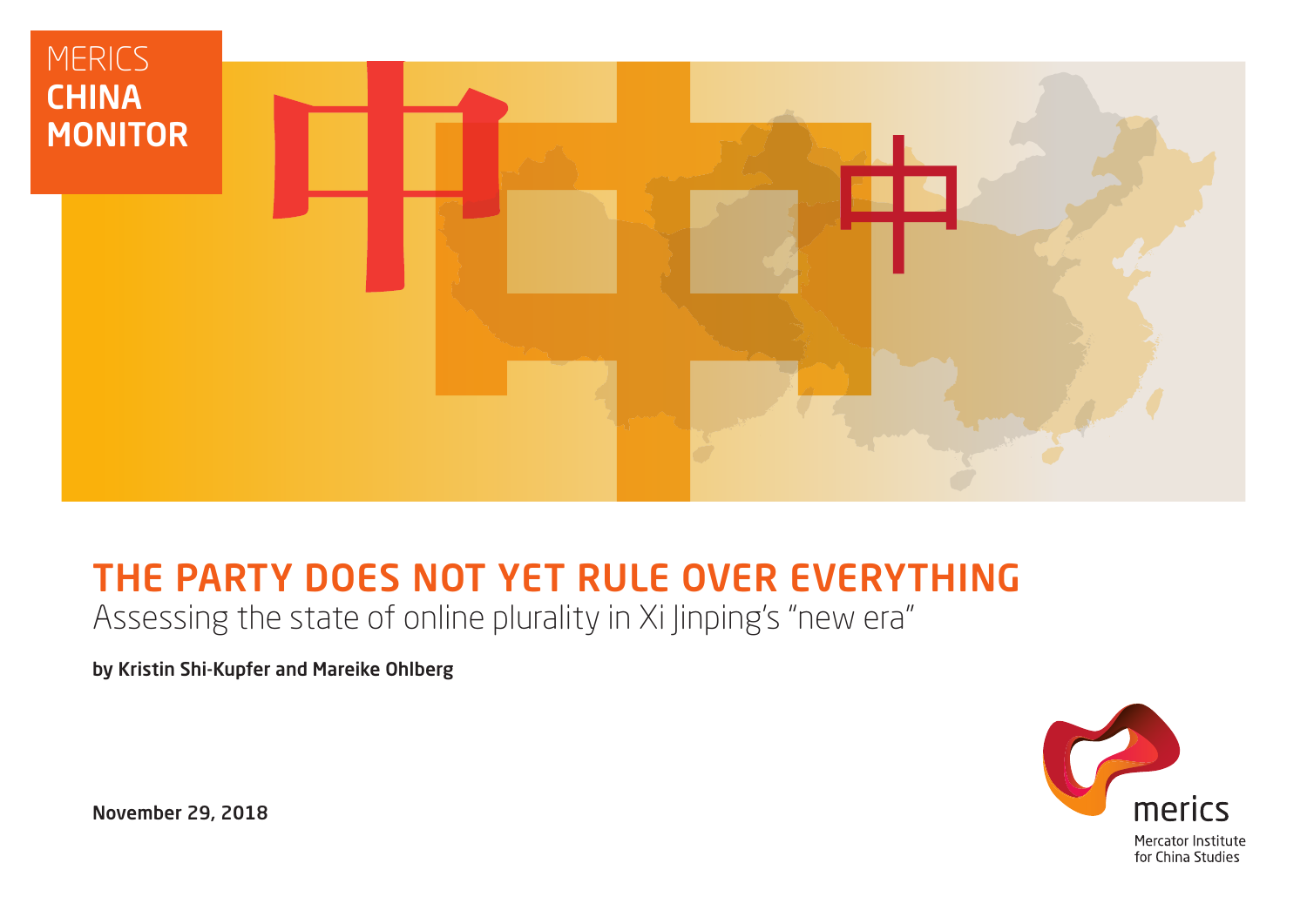# THE PARTY DOES NOT YET RULE OVER EVERYTHING Assessing the state of online plurality in Xi Jinping's "new era"

by Kristin Shi-Kupfer and Mareike Ohlberg<sup>1</sup>

#### MAIN FINDINGS AND CONCLUSIONS

- The Chinese Communist Party's (CCP) increased control over Chinese society has resulted in a more limited spectrum of opinions expressed online. Since 2017, the Chinese government has introduced new stipulations to enforce user and content control also in semi-closed discussion forums and private chat groups.
- The CCP has successfully shaped online discussions in two foreign policy areas key to President Xi Jinping's national as well as international legitimacy, the Belt and Road initiative (BRI) and the North Korea issue.
- While official party-state narratives seem to dominate the debate, the picture is more mixed across different social media platforms. On the nationalistic platform Guanchazhe (观察者) and the popular Weibo (微博), close to 80 percent of the posts represent the party-state position. Interestingly, not only on the more liberal forums like Maoyankanren (猫眼看人) or Tianya (天涯), but also on the nationalistic forum Tiexue (铁血), the share of party-state ideology (re-posts by private accounts excluded) does not exceed 30 percent.
- The party-state media narrative of a "China approach" (中国方案), which is portrayed as superior to inefficient and weak "Western" concepts, has penetrated debates on BRI and North Korea in social media.
- Divergent opinions on BRI and North Korea, however, continue to be visible. Participants mostly debate the question of whether or not the CCP is acting in the nation's best interest.
- In comparison to our study on online opinions from 2016, liberal voices have been further marginalized across all social media platforms. The most visible change has been on Weibo: The share of liberal voices decreased from around 30 percent in 2016 to zero in 2017.
- **E** Censorship mainly targets social media posts that contain information on potential risks to the Chinese public. Only a few topics seem to clearly cross red lines, namely any critical reference to Xi Jinping or to the Chinese political system or to the impact on Chinese people's lives.
- Our findings indicate that the Chinese government allows a certain spectrum of dissenting opinions online. This suggests that the CCP feels confident enough to allow criticism in online debates in order to monitor and manipulate opinions online.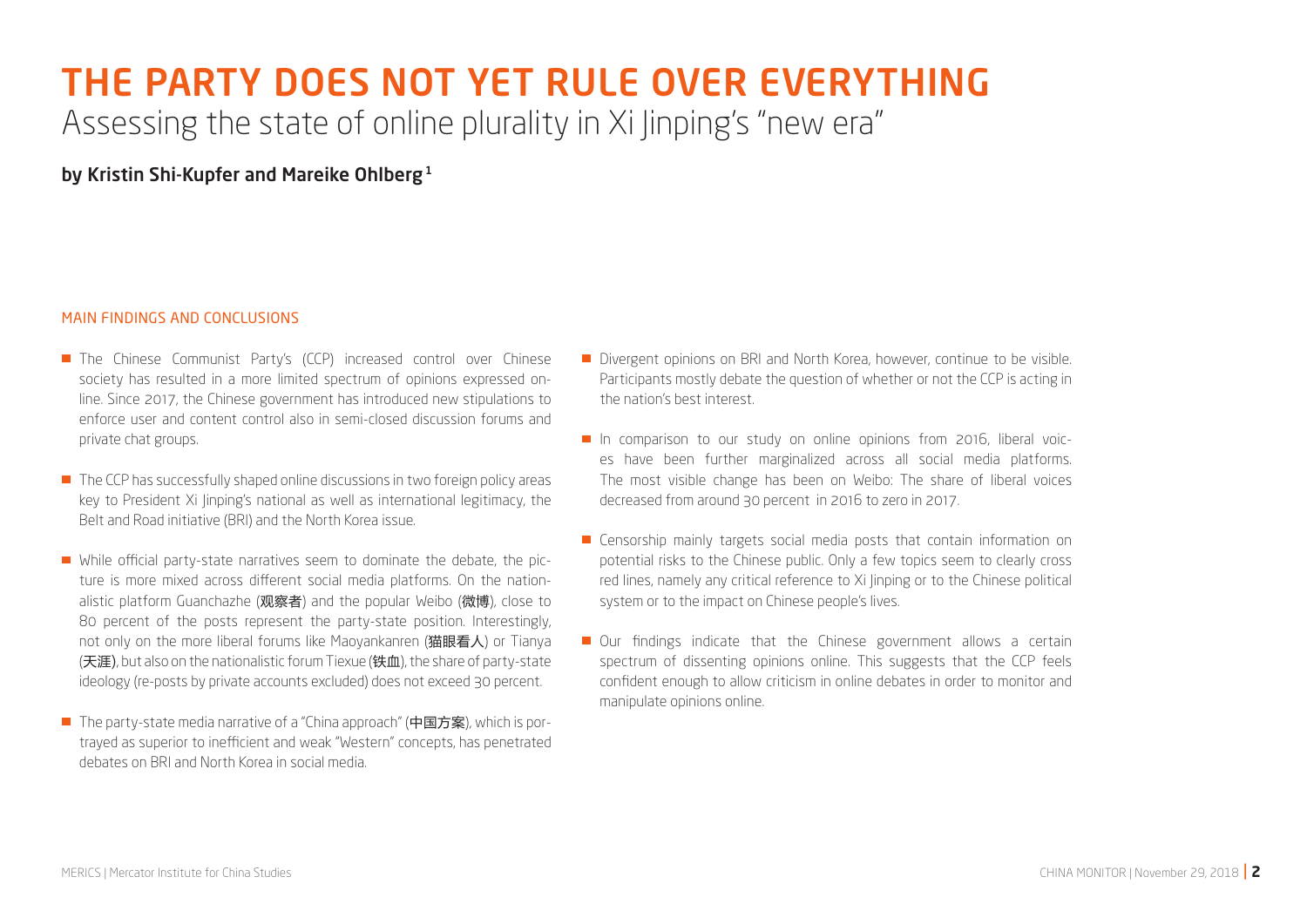# 1. Introduction: assessing the state of online plurality in Xi linping's "new era"

In August 2018, at the annual Conference on Propaganda and Ideological Work, Xi Jinping declared that the CCP needs to ensure that "the party's innovative theories fly into the homes of ordinary people."2 Compared to the administration under Hu Jintao und Wen Jiabao, the CCP under Xi has shown a much greater concern with ensuring that everyone from high-ranking cadres to ordinary citizens fully support the CCP's ideology.

In 2016, in order to understand whether and to what extent this is reflected in the actual spectrum of opinions, MERICS conducted a study of competing ideas and ideologies in China. The authors found a surprising plurality of opinions in Chinese online debates.3 This finding stands in stark contrast with the ambitions of the CCP to create a national ideology to unify China's population and to legitimize its continued rule.

Since the publication of the study in early 2017, the CCP has tightened its grip on power even further, with Xi linping famously declaring at the 19<sup>th</sup> Party Congress that "the party rules over everything."4 At the National People's Congress (NPC) in March 2018, the party made it clear that it demands absolute loyalty towards the party and Xi.

Just like the 19<sup>th</sup> Party Congress in the fall of 2017, the NPC was first and foremost a show of party and government standing united behind the General Secretary. The Congress removed the presidential term limits and enshrined Xi Jinping's contributions to party ideology in the Party Constitution and the Chinese Constitution under the long and unwieldy label of "Xi Jinping Thought on Socialism with Chinese Characteristics for the New Era."

Even though Xi's diminished presence in party-state media starting in July 2018 prompted brief speculation that his position inside the CCP may have weakened, other signs point towards reinforced attempts to present Xi as a leader of "historical importance." Just in time for the 40<sup>th</sup> anniversary of the Reform and Opening Period, the Shekou Museum of Reform and Opening in Shenzhen replaced a relief depicting Deng Xiaoping on his famous 1992 Southern Tour with a quote by Xi linping.<sup>5</sup>

Regardless of Xi's precise status inside the top leadership, the party's demands for loyalty from all Chinese citizens continue. Arguing that strong party leadership is a pre-requisite for China to succeed, the CCP has begun strengthening its control over all areas of life.

A thorough restructuring of the State Council unveiled at the NPC has boosted the party's control over areas previously managed by the state. The CCP has also reinforced its efforts to combat cynicism towards official ideology within the party and key groups within the population.

It is reasonable to assume that the claim to control everything has had consequences for what can and cannot be said online.

Legislative changes certainly suggest tighter control. Earlier cyberspace legislation primarily focused on the enforcement of real-name registration and banning "illegal content."<sup>6</sup> In 2017, the Chinese government started to reach into more channels of communication, closing in on more hidden spaces for pluralistic exchange of information and opinion.7 Targeting public discussion forums, the Cyberspace Administration of China (CAC) issued stipulations in August and September requiring forum operators to establish mechanisms linking accounts to proper identification as well as a system to review all posts before publication. Also, chat group providers as well as administrators of private groups will be held liable for the content of discussions and required to store user data for six months and to apply a credit scoring system.<sup>8</sup>

Our goal for this publication was to understand what is left of pluralistic debates on Chinese social media in the "new era." We analyzed two recent debates on issues of key importance to the Xi administration's effort to establish China as a responsible, influential global power. The first debate revolved around an international crisis triggered by a series of North Korean missile tests in the summer of 2017. The second reacted to the first international summit of the "Belt and Road Initiative (BRI)" hosted by China in Beijing in May 2017. We started by identifying the party-state line on those two topics by crawling articles from party-state media during the same time frame. We then used the official positions as a benchmark to identify the degree of divergence in online debates.<sup>9</sup>

The Chinese government is closing in on hidden spaces for pluralistic exchange of information and opinion

#### We analyzed the data with regard to three questions:

- Overall, how much plurality still exists (compared to our previous study)?
- How much are official ideology and CCP talking points represented on the platforms that we crawled for the two debates in question?
- What are "red lines" for expressing and publishing diverging opinions?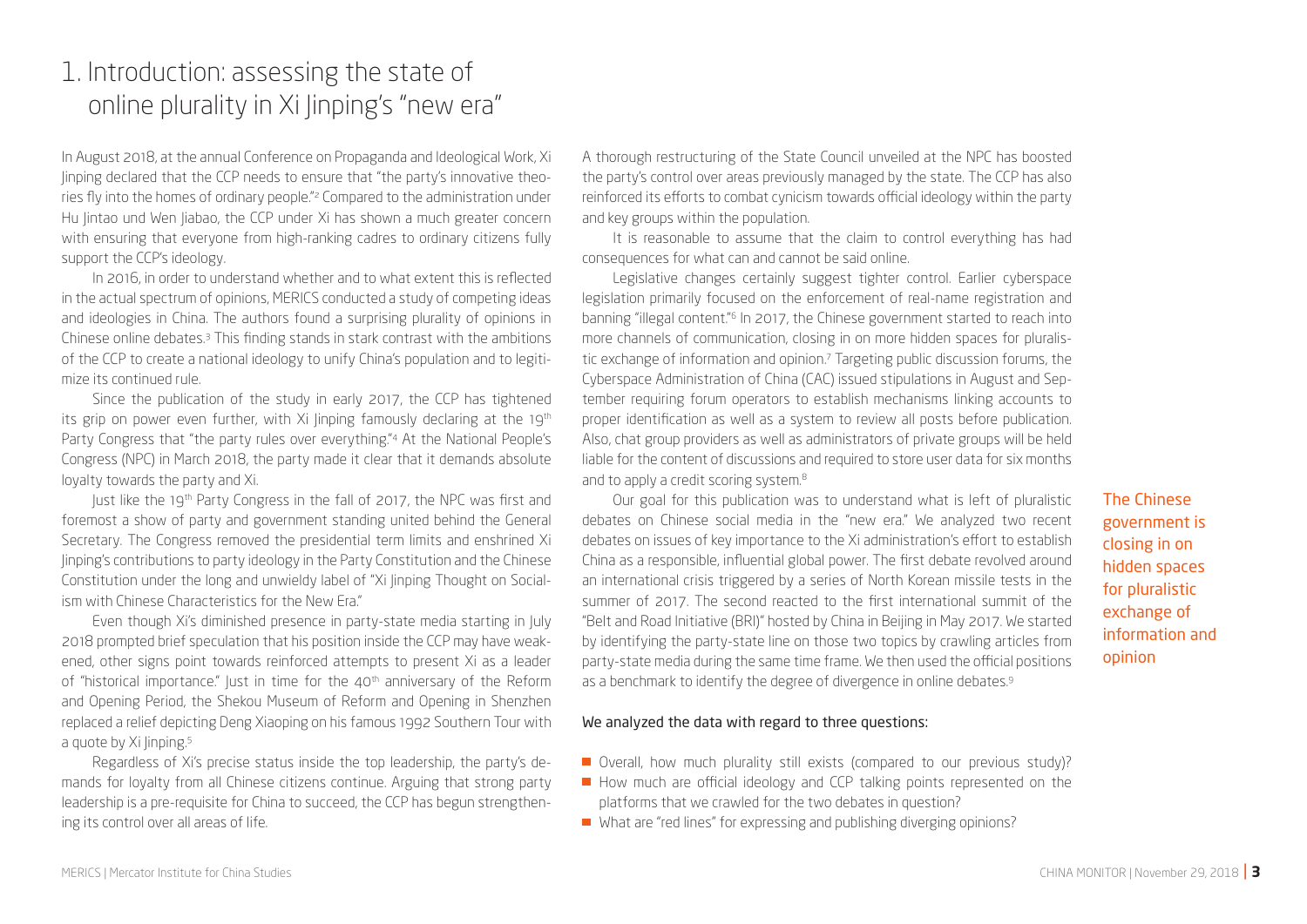# 2. Telling the CCP's story well: the "China approach" as a framework for a better international order

The CCP wants to promote the "China approach" (中国方案), a term now used to set China's "unique" political system and its party-state capitalism apart from alternatives in liberal democracies.

The CCP and party-state media frequently argue in favor of promoting the China solution as a model for other countries. The advocacy for stronger international involvement is couched in terms that are reminiscent of the party's revolutionary past, stressing China's international role and its obligation to "contribute to the progress of mankind."<sup>10</sup> This explicitly includes its political system and various other concepts, such as the "community of a shared future for mankind."

In order to understand to what extent official ideology permeates social media, we have searched the two debates for references to the "China approach," "Xi Jinping Thought," as well as official CCP concepts and talking points related to the (supposed) superiority of a Chinese rather than a "Western" model. We wanted to know both what kinds of official talking points are commonly repeated on social media, and how much space they take up in the debate.

In our two case studies on North Korea and the BRI, official ideology has strongly penetrated social media. What is more, when comparing party-state media and social media narratives, a strong alignment in overall perspectives can be found.

In both debates, official positions posted by official accounts or reposted by private users (referred to as "Party Warriors"), dominated the online conversation (58 percent for North Korea and 60 percent for BRI). By contrast, in a similar foreign policy-related case study from 2016 (calls to boycott KFC in response to a UN court's ruling against Chinese claims in the South China Sea<sup>11</sup>) only 20 percent of the posts represented the CCP's "voice."

Figure 1

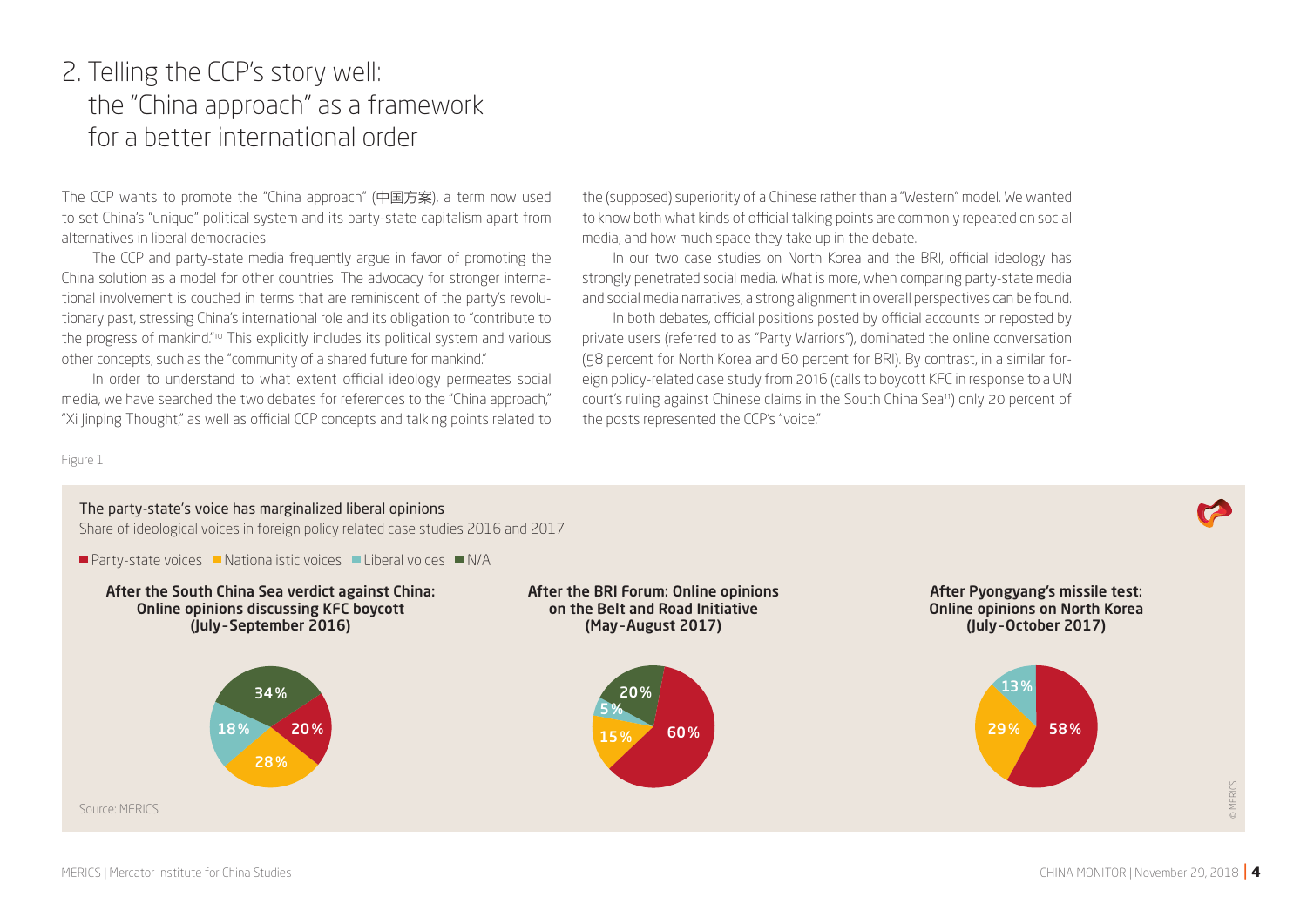One major theme in the debates on North Korea and the BRI can be found both within party-state media and on social media platforms: Although China has not caused the current crisis and dysfunctionality of the international system, it acts as a responsible player and provides alternative – and often better – solutions to the ones offered by Western countries.

On the BRI, social media posts take up terms and arguments from party-state media, but often go beyond the official framing of BRI as an open invitation and a "win-win concept" in which the CCP has no special stake. Social media authors comment on BRI as the most powerful tool with which China will be able to "overthrow Western powerful nation's worldview" ("一带一路"经验正在颠覆西方大国观).

"What will the future look like in a world that is afflicted with so many ills? In this critical historical moment, a 'China prescription' (中国药方, a 'China approach' (中国方案) or a 'China model' (中国模式), give the world hope. What is the BRI? It can be summarized in one sentence – it is an upgraded version of the WTO. It is a fundamental overthrow, not a correction of the old system of global order."

*User Lao Mei 00007* (老梅00007), Tianyaluntan, May 16, 2017

As the United States is described as "retreating from global leadership," authors on social media platforms deem European countries as passive followers who are unable to shape their own paths.

"Why does Europe situate itself within the US American trade system? Why can't they start their own network? The financial crisis in 2008 started in the United States, why did Europe lose more than America? As early as 2000, Europe could have had the capability to start a project like the BRI. I wonder how Europe feels about this?"

*User Jixing Yihao* (吉星一号), Tianyaluntan, May 17, 2017

On North Korea, both party-state media articles and social media posts state that the United States and North Korea are equally responsible for the escalation of events over the summer of 2017. Interestingly, some party-state media stress that China is not responsible – hinting at some existing critique concerning Beijing's North Korea policy among Chinese scholars, which is also voiced within social media posts (see Chapter 3.2).

"China is affected the most by the current security situation on the peninsula. It is obvious that China makes a huge effort to solve the problem on the North Korean peninsula. The United States should understand that China is not causing the problem and also doesn't hold a magic stick in its hand to solve it. The key to solving the issue is with the United States and North Korea." (Xinhua Commentary, July 31, 2017, http://www.xinhuanet.com/asia/ 2017-07/31/c\_1121410324.htm)

Still, both party-state media and social media promote the "dual suspension" (双停; North Korea stops launching and testing rockets/nuclear capacities while the United States stops military drills in the region) proposed by the Chinese administration as the best solution to ease tensions:

"(…)The best solution is still what China has advocated: to de-nuclearize the Korean peninsula and to set up a 'dual track' peace mechanism: Within a so called 'double suspension' framework, North Korea temporarily stops its nuclear activities while the United States and South Korea stop their joint military drills. On this foundation, the six-party talks should be reopened." *User Qi yige meiren yong de mingzi* (起一个没人用的名), Tianyaluntan, August 8, 2017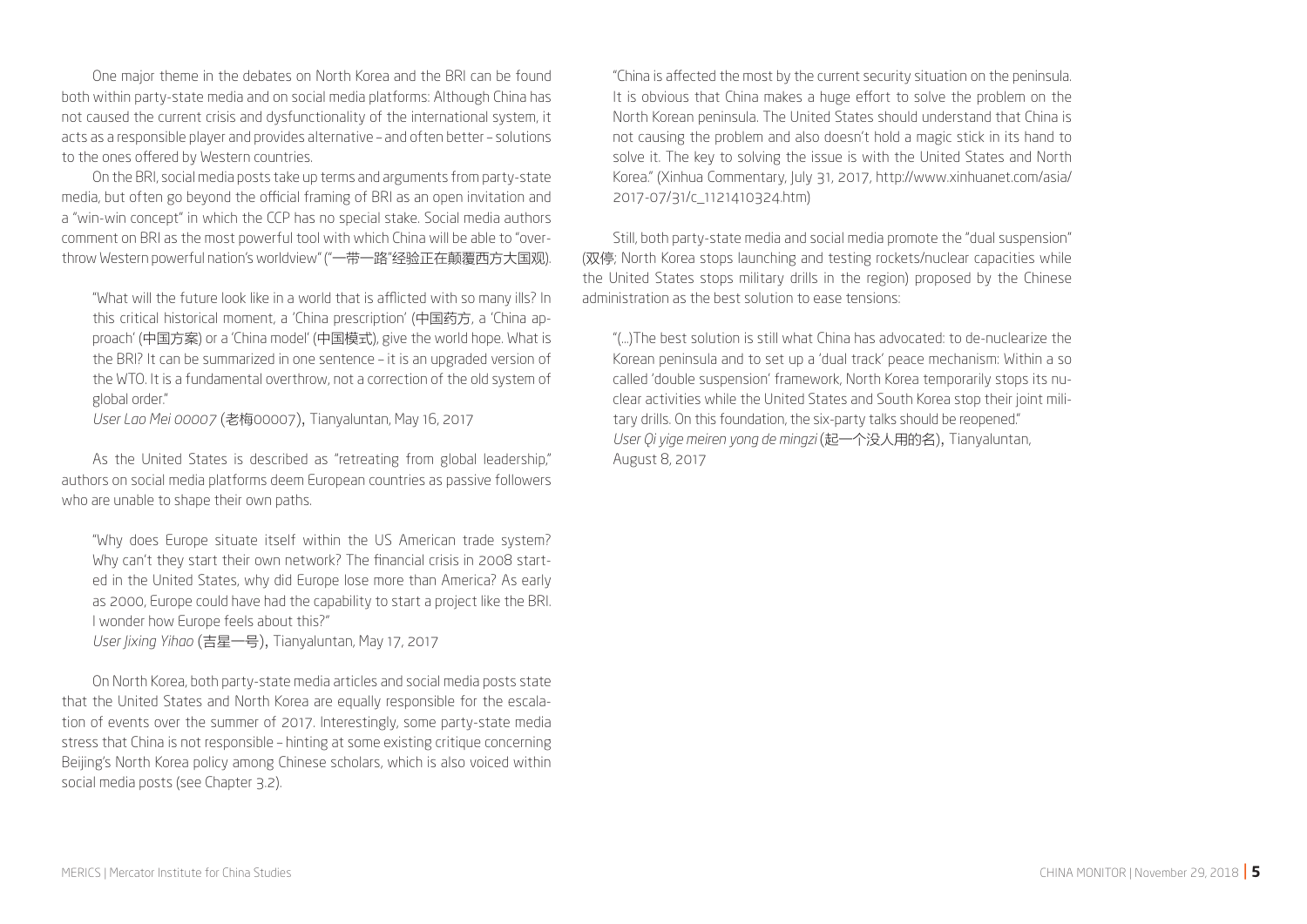# 3. Plurality of opinion has decreased but not disappeared

While official party-state narratives seem to dominate the debate, the picture is more mixed when we compare forums. On Guanchazhe 观察者 and Weibo, close to 80 percent of the posts represent the party-state position. Interestingly, not only on the more liberal forums like Maoyankanren 猫眼看人 or Tianya 天涯, but also on the nationalistic forum Tiexue 铁血, the share of party-state ideology (re-posts by private accounts excluded) does not exceed 30 percent. Overall, however, taking all the social media platforms together, liberal voices have been further marginalized in comparison with our case study from 2016.

#### **3.1 BRI: SOCIAL MEDIA DEBATES FOCUS ON BENEFITS FOR CHINA**

Party-state media posts emphasize that although BRI is initiated by China, it belongs to the whole world and everybody is invited to participate. Social media posts place a much stronger focus on national interest, highlighting BRI's benefits for the People's Republic.

"[Concerning the BRI forum in May in Beijing], one doesn't have to take a long historical view. But it is the first time in 100 years that the Chinese people have really risen (中国人第一次要真正地站起来了)." *User Wangyuan* (汪元), Maoyankanren, May 19, 2017

Figure 2

### The party-state has become more dominant across platforms Share of ideological voices in foreign policy-related case studies in 2016 and 2017



North Korea + Belt and Road Initiative 2017



Source: MERICS

© MERICS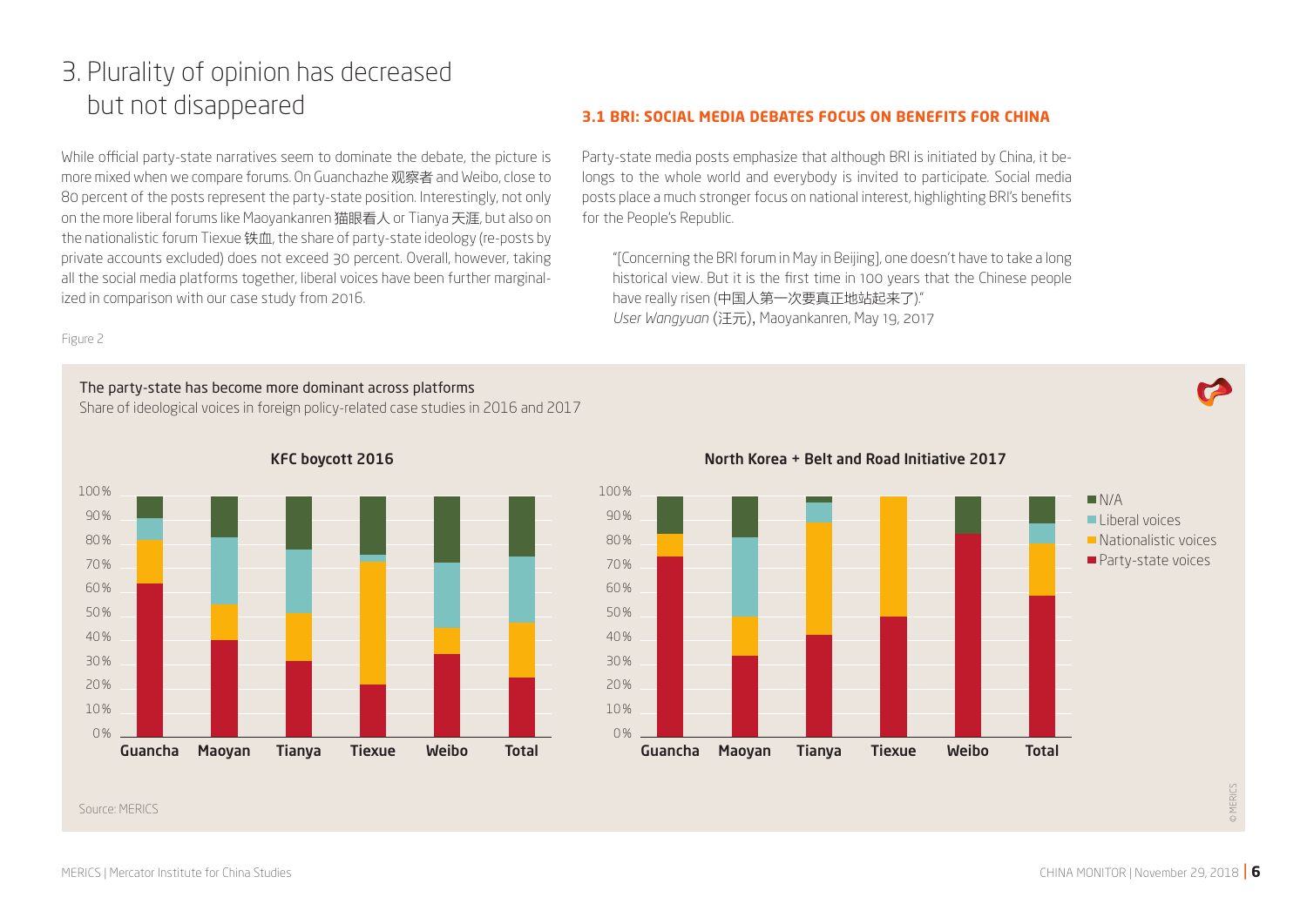"Countries that don't accept China's Belt and Road will suffer heavily! (…) To cling (to the leg) of the United States or to lean on a stronger protector, China, this is the question Singapore needs to think about." *User Shi wumao a* (是五毛啊), Tiexueluntan, June 15, 2017

Some users who subscribe neither to official rhetoric nor to populist nationalist sentiments came up with more sober, pragmatic assessments of the strategic motives underlying the BRI, arguing that the initiative mainly served China's national interests:

"The real strategic goal of BRI is – in the short run – to tackle serious domestic overproduction and existing overcapacity, and, in the long run, (…) to shorten the process of the internationalization of the RMB (…) and letting countries in [China's] circle of friends jointly deal with the inflation that results from overissuing [China's] currency. (…)."

*User Bulao de A Gan* (不老的阿甘), Maoyankanren, May 23, 2017

In conclusion, published and visible opinions on BRI diverting from the party-state ideology stretch towards both ends of the ideological spectrum. Liberal critics use economic arguments to support their viewpoint that the BRI is harming China's national interests, while nationalists appeal to sentiment and history.

### **3.2 NORTH KOREA: PARTY-STATE MEDIA PRAISE CHINESE LEADER-SHIP, SOCIAL MEDIA USERS EXPRESS DOUBTS**

Party-state media articles portray China's "double suspension" solution as the best step forward to de-escalate the tensions between North Korea and the United States. Moreover, Beijing's official position contains a strong emphasis on negotiation and diplomacy. The UN sanctions, which China has to a large extent supported, are framed as a means towards the goal of bringing North Korea (and the United States) back to the negotiating table.13

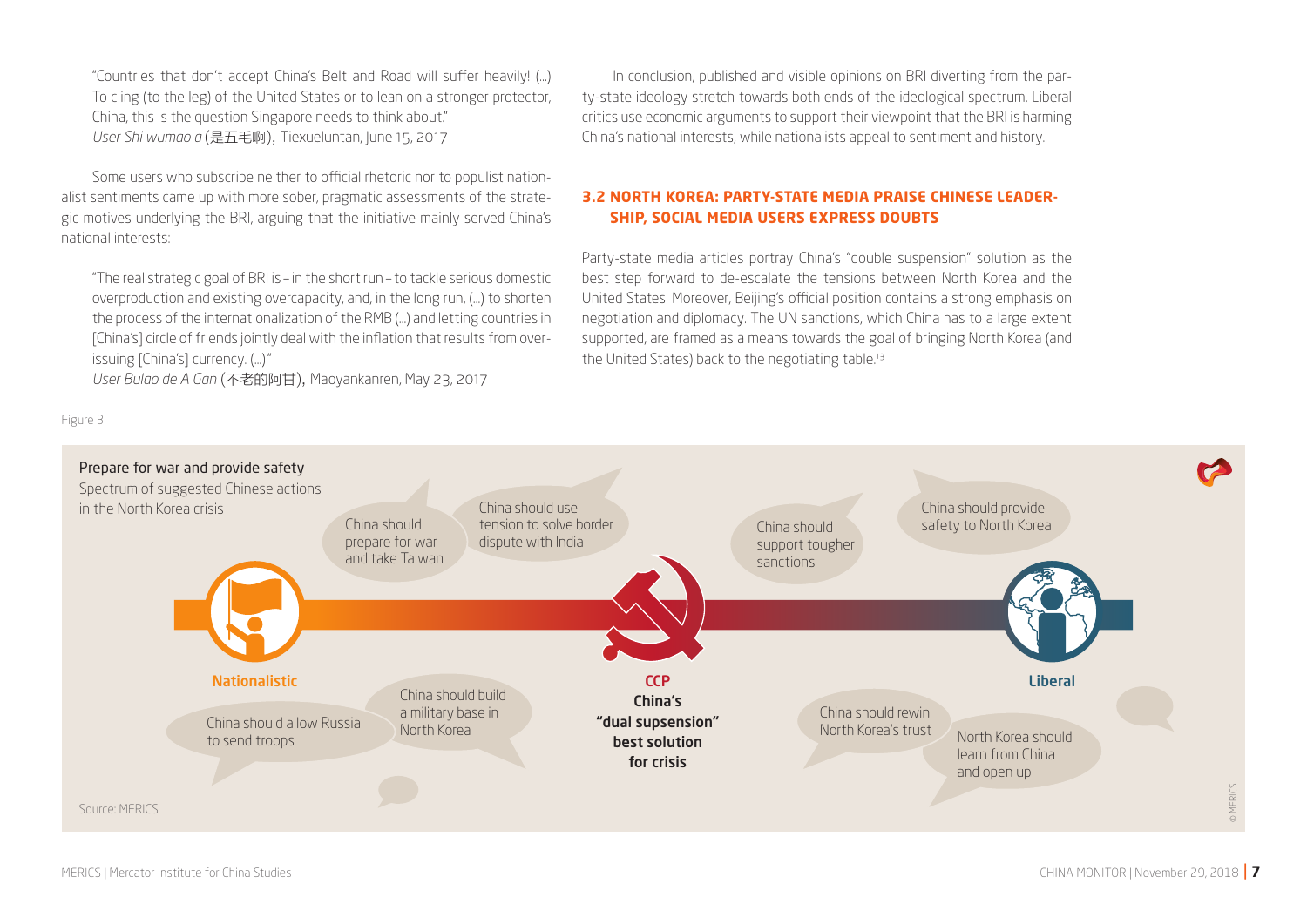The spectrum of divergence from this official position within the analyzed social media platforms is remarkable. Challenges to the official line of argument, although far from being a large part of the posts, are raised from both the liberal as well as nationalistic end of the ideological spectrum.

Posts on the liberal end of the spectrum appeal to a self-assessment of the Chinese government:

"The United States is mainly to blame for the deterioration of the North Korean issue, but China cannot be a bystander, is has been drawn deeply into the conflict. (…) We need to ask, why did North Korea decide to develop nuclear weapons and doesn't want to stop, claiming to feel threatened by the South Korean and US army? Why wasn't China able to communicate with North Korea on providing a security promise and a nuclear shield?" *User Hongguan tianxia 6985* (鴻觀天下6985), Tianyaluntan, September 7, 2017

On the other end of the spectrum, some users even go as far as to suggest that a war in the Korean peninsula could present an opportunity for China to attack Taiwan:

"So, this [the tension on the Korean peninsula] is adding to risk of conflict in Northeast Asia. China should really prepare for military conflict, and solve the Korean peninsula conflict and also the Taiwan problem. This means, if Northeast Asia is at the brink of a war, China should support North Korea in a 'proxy war,' and we should consider to take Taiwan without much fuss, to realize the unification of the motherland." *User Tianjian 62* (田间62), Tiexueluntan, July 30, 2017

So far, we have only discussed uncensored opinions. To better understand whether online speech crosses a government red line, we have to take a closer look at the censored posts.

Figure 4

#### Very moderate censorship in terms of numbers Relation of total and censored posts on Weibo

| Keyword                                  | Total number<br>of posts | Number of censored<br>posts by Weibo<br>(permission to publish<br>denied) |          |
|------------------------------------------|--------------------------|---------------------------------------------------------------------------|----------|
| <b>Belt and Road</b><br>(一带一路)           | 11,272                   | 32                                                                        |          |
| <b>Question of North</b><br>Korea (朝鲜问题) | 664                      | 1                                                                         |          |
| North Korea<br>(朝鲜)                      | 19,872                   | 43                                                                        |          |
| Source: Weiboscope                       |                          |                                                                           | O MERICS |

## 4. Censorship: Chinese authorities fear facts in online discussions

Judging from leaked censorship instructions that were published by the US-based independent media platform China Digital Times, reporting and discussions on North Korea were at least of some concern to the authorities. Within the time frame of our analysis, China Digital Times made public one such instruction on North Korea, related to the news of a hydrogen bomb test ordered by North Korean leader Kim Jongun. It called for the closure of the news comment function and for website editors not to "hype" it – meaning not to place this news among the top news.14 No similar instructions were leaked about the BRI (though they may have still been issued).

Due to the monitoring effort of Weiboscope, a Hong Kong-based social media data collection and visualization project initiated by Dr. King-wa Fu is Associate Professor at the Journalism and Media Studies Centre (JMSC), The University of Hong Kong, we were able to obtain and analyze a set of corresponding censored posts both on North Korea and BRI on Weibo.<sup>15</sup>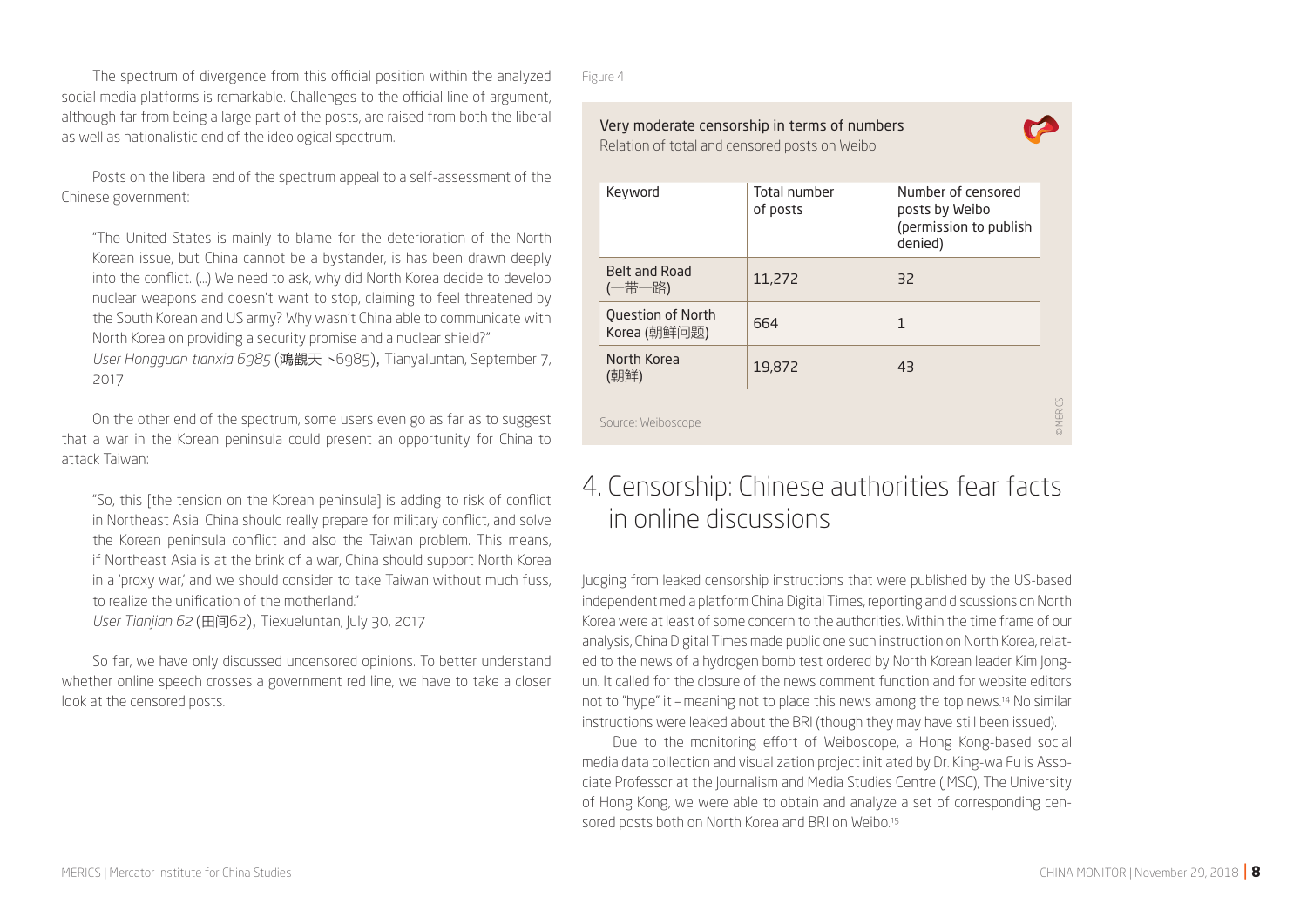#### Three findings stand out:

Firstly, contributions containing (background) information are more likely to get censored than posts with nationalistic or any emotional content like slander or expressions of rage. In the case of the North Korea, the sole mentioning of anearthquake on Pyongyang's soil [later confirmed to result from a nuclear missile rest] was censored, according to the censorship instructions obtained by China Digital Times. In the case of BRI, concerns that this project may stoke fears of hegemonic intent among China's neighbors top the list of censored posts.

Secondly, only a few topics seem to clearly cross red lines, namely any critical reference to Xi Jinping or to the Chinese political system or to the impact on Chinese people's lives. The latter aspect also covers a large part of the overall censored posts on both North Korea and BRI. In one BRI-related discussion, a seemingly common request about temporary traffic restrictions was censored:

"I am kindly asking people who are currently on the road to share how to get to from the Bejjing World Trade Center to Anzhen Bridge during the 'Belt and Road summit'? I am asking about roads which the people can travel on?" *User Zhao Dabao* (赵大宝), Weibo, May 15, 2017

One explanation could be that authorities sense a potential for offline protests at specifically named locations, as mentioned by other researchers on censorship in China. Adding to this observation is the fact that posts discussing real and potential dangers of the missile tests in North Korea are clear targets for censorship: the CCP seems to fear that eminent, collectively felt danger could mobilize people against the government. In the following example, the author blames the central government for failing to inform the population about potential health risk resulting from a North Korean nuclear test.

"The nuclear testing ground of North Korea is only some 400 miles away from Japan, and only 80 miles from the Chinese border, and only some 360 miles from Changchun and 450 miles from Harbin. Now, radioactively contaminated material has been discovered in South Korea, how about China? The Chinese environmental authorities haven't issued any single statement on this, heaven only knows how things are. I would ask the Chinese authorities to clarify this. If we have an issue of pollution, people should move to Yunnan or Hainan..." *User Feiben de xiaolang* (飞奔的笑狼), Weibo, September 15, 2017

Thirdly, many gray areas remain, since censorship is not consistent. While sometimes the very same critique on China's North Korean policy can be found also among the Top 20 non-censored posts. Only nuances are considered too sensitive, e.g. arguments and/or evidence for strong undercover support for North Korea by Beijing and a critique that China's fundamental assumptions about regime stability of North Korea being the top priority:

"Once the leader of this regime is replaced, North Korea will become a democracy (…) Today's core interest of a state can then become tomorrow's liabilities or even damage."

*User Xiangjunliao Zhenghua* (湘军廖正华), Weibo, September 9, 2017

Figure 5

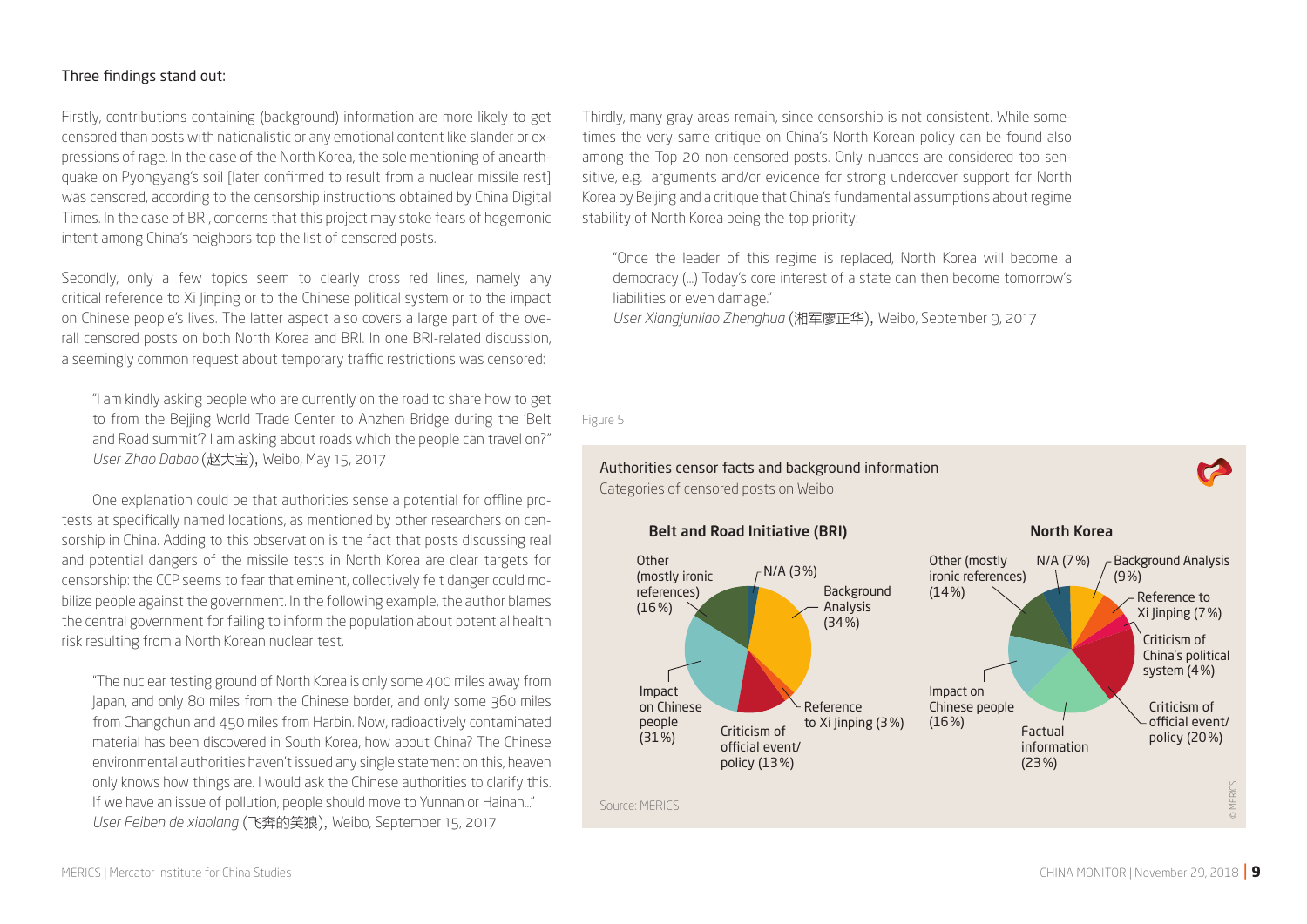Concerning BRI, analysis of China's underlying domestic economic problems as the main driver of the project can be found both among non-censored as well as censored posts. What the censored posts seem to have in common is that they mention specific phenomena like a real estate bubble, a distorted stock market and exported inflation.

Overall, judging from the content analysis, China's censors target discussions that cast doubt on the party-state's role as the only legitimate source of information and as the only authority capable of providing for the safety of the Chinese people.

## 5. Conclusion: opinion plurality – within limits

The ability of the party-state to dominate and "guide" public opinion on social media platforms has increased in comparison to our last study. Official narratives effectively penetrate social media, not only through posts authored by party-state actors, but also through an increased amount of reposted party-state media articles by seemingly private users.

Whereas private social media users often support official narratives, their opinions differ from party-state media in two ways: First, many display strong nationalistic sentiments or a feeling of superiority over other countries. Second, a minority of users (still) feels comfortable to criticize the government for either being too hesitant and weak (in the case of North Korea) or being too hegemonic, rude and unprepared (in the case of BRI). Still, quite a number of commentators on both the BRI and North Korea argue for the protection of China's national interests.

Given the stricter control of social media, the degree of pluralism in these debates is remarkable. In the visible public sphere, the Chinese government still gets pressure from both ends of the spectrum: from the hot-blooded nationalists and from globally orientated, liberal voices.

One could argue that despite their sophisticated censorship system, the Chinese government will never be able to fully control the public online sphere – only if they decided to shut down all forums and/or heavily punish many authors.

However, for the following reasons, we find it more likely that the Chinese government pragmatically choses to ignore a certain spectrum of dissenting opinions.

First, as our analysis has shown, the party-state ideology, with the help of internal censors, algorithms and manipulated statistics, can control large parts of the discourse. Chinese authorities have managed to root out what they have perceived as threats from online public sphere endangering their own legitimacy and survival. They closed down pluralistic, highly professional online platforms like Gongshiwang (共识网) which could potentially align people from different backgrounds and interests, and they undermined efforts to organize bottom-up online (and potentially offline) protest by heavily punishing key political opinion leaders on Weibo, pressuring (and likewise punishing) IT companies if they don't comply with control and censorship mechanisms even for private chat channels.

Therefore, going after too many different opinions is not necessary and might even prove counterproductive. Deleting every slightly dissenting post might mean larger numbers of angry, cynical social media users who would feel personally affected by the CCP's censorship policies.

Second, by allowing a certain spectrum of debate, the Chinese government has the ability to monitor and test popular sentiment – always ready to censor if authorities feel debates are becoming too threatening.17 As earlier studies on censorship strategies have described, the CCP balances the so-called "responsiveness benefit" (knowledge about popular sentiment in order to calibrate communication/propaganda on sensitive topics or crises) with potential image harm and risks for collective action deriving from non-censored opinions and debates.<sup>18</sup>

As our research has shown, in the case of North Korea there is evidence that the CCP chose to allow more space for critical debates to provide an outlet for frustration with the Kim regime, which had even built up within its own ranks.19

Third, as studies on media discourse in the context of central-local relations have shown, central government institutions can use publicly voiced critique to pressure other institutions or individual actors in the name of "the people," diverting attention away from their weaknesses and/or boosting their own legitimacy.<sup>20</sup>

Looking at the results of our case studies, one might even ask to what extent the dissenting voices might have been planted or actively supported by parts of the political elites. For example, actors within the Chinese military might want to create popular support for a much tougher foreign policy vis-à-vis North Korea and/or the United States, potentially even pressuring the central government into military action. Or, taking the BRI case study, critical economists or private companies not profiting from this initiative might want to see a public discussion on wrong assumptions or underestimated risks.

One thing is certain: Despite the CCP's efforts to establish ideological conformity, there is still a critical number of citizens who are not (yet) convinced or scared enough to offer alternative perspectives and moderately dissenting opinions.

Given the stricter control of social media, the degree of pluralism in these debates is remarkable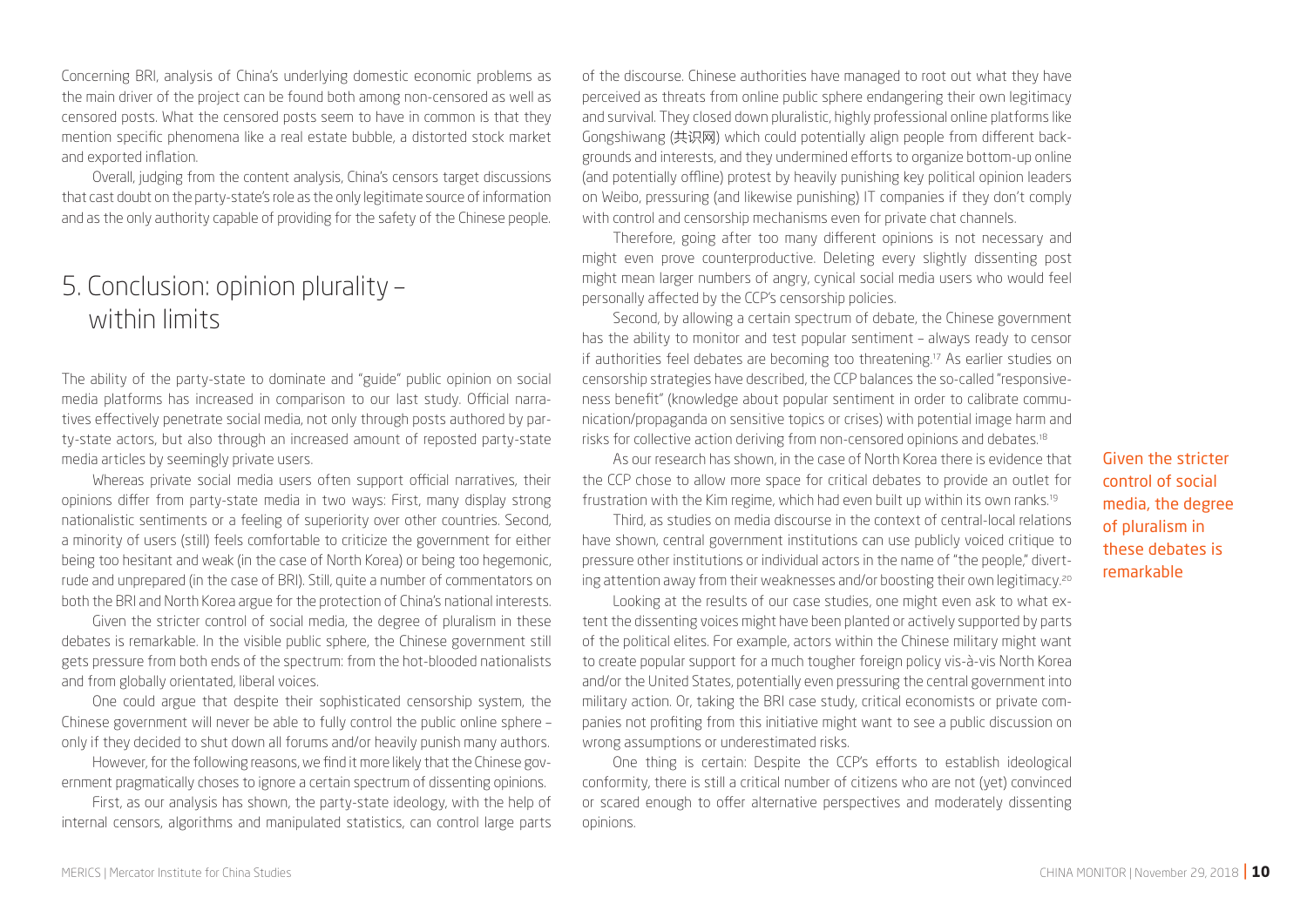- 1 | The authors thank Bertram Lang, Yishu Mao and Felix Turbanisch who all contributed significant research and feedback to this study.
- 2 | 习近平出席全国宣传思想工作会议并发表重要讲话, August 22, 2018, http://www.gov.cn/xinwen/2018-08/22/content\_5315723.htm, last accessed August 29, 2018.
- 3 | Shi-Kupfer, Kristin et al. (2017): Ideas and ideologies competing for China's political future. MERICS Paper on China No. 5, October 2017, https://www.merics.org/sites/default/ files/2018-01/171004 MPOC\_05\_Ideologies\_0.pdf, last accessed September 30., 2018.
- 4 | http://www.xinhuanet.com/politics/19cpcnc/2017-10/27/c\_1121867529.htm
- 5 | Remaking History as Reform Anniversary Approaches. August 24, 2018, https://chinadigitaltimes.net/2018/08/remaking-history-as-reform-anniversary-approaches/, last accessed August 28, 2018.
- 6 | Vanderklippe, Nathan (2018). Unpublished Chinese censorship document reveals sweeping effort to eradicate online political content. June 3. https://www.theglobeandmail.com/ world/article-unpublished-chinese-censorship-document-reveals-sweeping-effort-to/, last accessed September 30, 2018.
- 7 | China tightens control of chat groups ahead of party congress. September 7, 2017. https://www.reuters.com/article/us-china-internet/china-tightens-control-of-chat-groupsahead-of-party-congress-idUSKCN1BI1PC, last accessed August 28, 2018.
- 8 | Sonnad, Nikhil (2017). In China you now have to provide your real identity if you want to comment online. August 27 https://qz.com/1063073/in-china-you-now-have-to-provideyour-real-identity-if-you-want-to-comment-online, last accessed September 30, 2018. In addition, draft regulations issued by the Ministry of Public Security in April 2018 include provisions about punishing internet service providers for not demanding real names of registered users." (http://www.mps.gov.cn/n2254536/n4904355/c6090144/content.html).
- 9 | According to pre-tested keywords and time frame (BRI: 一带一路, time period: May 14- August 14; North Korea: 朝鲜问题), time period July 4-October 4) data was crawled from five social media platforms (天涯论坛Tianyaluntan, 猫眼看人Maoyankanren, 观察者 Guanchazhe, 铁血论坛Tiexueluntan and 微博Weibo, all of them appealing to different user groups) as well as as online website of party-state media (人民日报,光明日报,解放日 报, 新华社,环球时报 and all 央视-related websites). All posts were then ranked according to their weighted reach (combining the number clicks, replies and forwards (the last two only for social media). Next, the Top20 post were coded according to sentiment (positive/neutral/negative) on "the West", "multilateral perspective", "national perspective", "people perspective" and "party-state line". Also, the Top20 posts of the social media articles have been attributed to the defined ideological clusters from our previous publication in 2016.
- 10 | As referenced, for example, in Xi's Work Report to the 19th Party Congress. See http://www.xinhuanet.com/english/download/Xi\_Jinping's\_report\_at\_19th\_CPC\_ National\_Congress.pdf, last accessed August 29, 2018.
- 11 | Almond, Roncevert Ganan (2016). Interview: The South China Sea Ruling. The Diplomat, July 16, https://thediplomat.com/2016/07/interview-the-south-china-sea-ruling, last accessed on: September 30, 2018.
- 12 | For the sake of a clear-cut argument and better understanding, after the coding based on the ideological clusters defined in Shi-Kupfer et al 2017, individual clusters were combined into "party-state voices" (party-state ideology and Party Warriors), "liberal voices" (containing Humanists, US Lovers, Democratizers, and Equality Advocates) and "nationalistic voices" (including China Advocates, Flag Wavers, Mao Lovers, Industrialists and Traditionalists).
- 13 | Page, Jeremy et al (2018). China, Finally, Clamps Down on North Korea Trade And the Impact Is Stinging. March 2. https://www.wsj.com/articles/north-korea-finally-feels-the-sting-of-international-sanctions-1519923280, last accessed September 30, 2018; Page, Jeremy (2018). China Widens Ban on Exports of Items Potentially Used in Weapons to North Korea. April 8. https://www.wsj.com/articles/china-widens-ban-on-exports-of-items-potentially-used-inweapons-to-north-korea-1523238278?mod=mktw. last accessed September 30, 2018.
- 14 | Minitrue: No Hyping North Korea Nuclear Test, https://chinadigitaltimes.net/2017/09/ minitrue-no-hyping-north-korea-nuclear-test/, last accessed September 30, 2018.
- 15 | We thank Fu King-wa (https://www.researchgate.net/project/Weiboscope-and-Wechatscope) who shared data from his research.
- 16 | See e.g. King, Gary et al (2013). How Censorship in China Allows Government Criticism but Silences Collective Expression. American Political Science Review, 107, 2 (May), pp. 1–18, http://j.mp/2nxNUhk, last accessed September 30, 2018.
- 17 | See Han, Rongbin (2018). Contesting Cyberspace in China: Online Expression and Authoritarian Resilience. New York: Columbia University Press.
- 18 | Plantan, Elizabeth / Cairns, Christopher (2017). Why Autocrats Sometimes Relax Censorship: Signaling Government Responsiveness on Chinese Social Media. July 12, http://www.chrismcairns.com/uploads/3/0/2/2/30226899/why\_autocrats\_sometimes\_ relax\_censorship.pdf, last accessed September 30, 2018.
- 19 | Boc, Anny (2017). China's North Korea Debate: Redrawing the Red Line., The Diplomat, November 22, https://thediplomat.com/2017/11/chinas-north-korea-debateredrawing-the-red-line/, last accessed September 30, 2018.
- 20 | See Chen, Dan (2017)0. Supervision by Public Opinion or by Government Officials? Media Criticism and Central-Local Government Relations in China. In: Modern China, Vol. 43, No. 6. pp. 620–64.